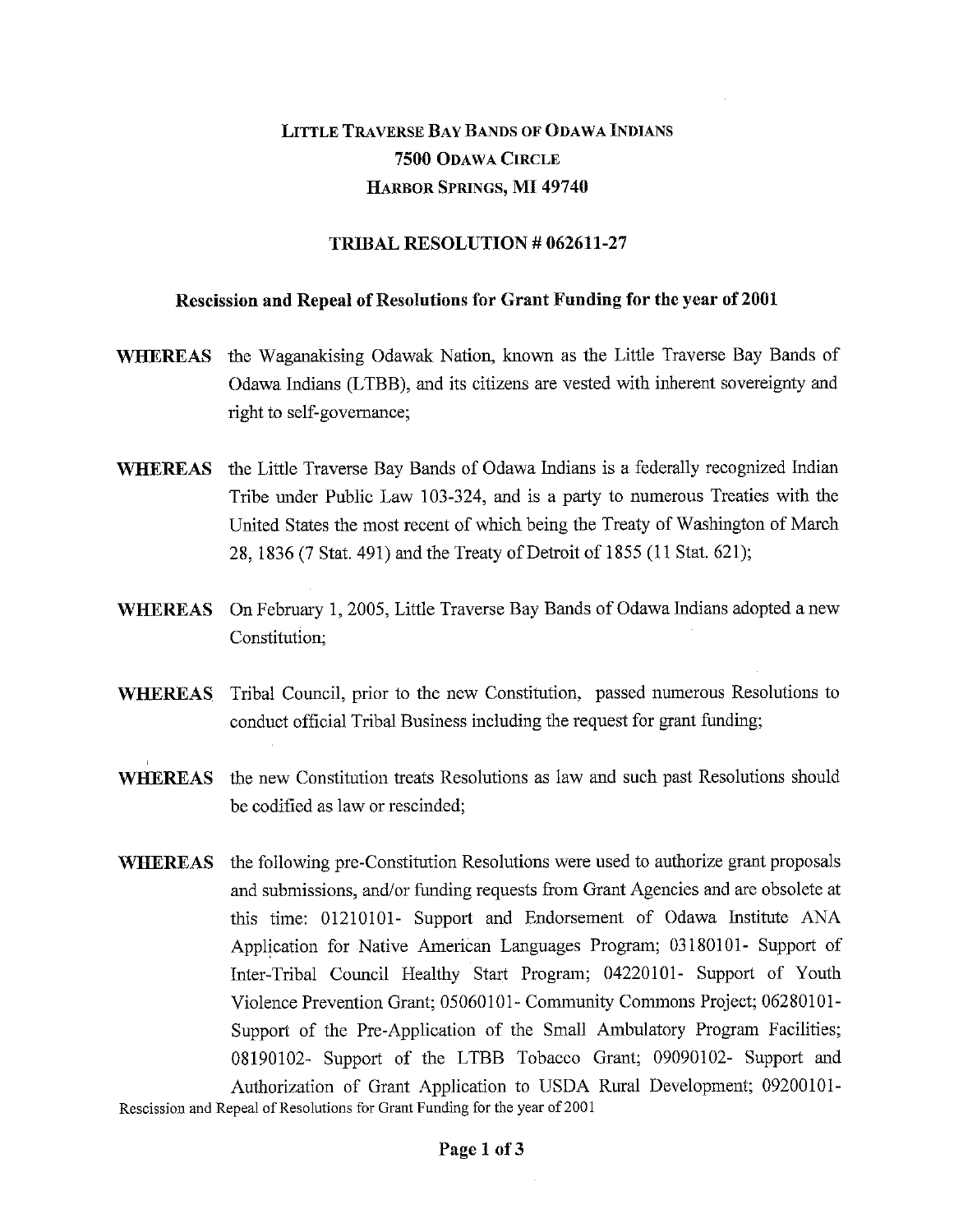Support and Authorization of Grant Application to IHS; 12160101- Technical Assistance Application.

THEREFORE, BE IT RESOLVED that the following Resolutions are rescinded and repealed in their entirety and are void and of no effect: 01210101- Support and Endorsement of Odawa Institute ANA Application for Native American Languages Program; 03180101- Support of Inter-Tribal Council Healthy Start Program; 04220101- Support of Youth Violence Prevention Grant; 05060101- Community Commons Project; 06280101- Support of the Pre-Application of the Small Ambulatory Program Facilities; 08190102- Support of the LTBB Tobacco Grant; 09090102- Support and Authorization of Grant Application to USDA Rural Development; 09200101- Support and Authorization of Grant Application to IHS; 12160101- Technical Assistance Application.

Rescission and Repeal of Resolutions for Grant Funding for the year of 2001